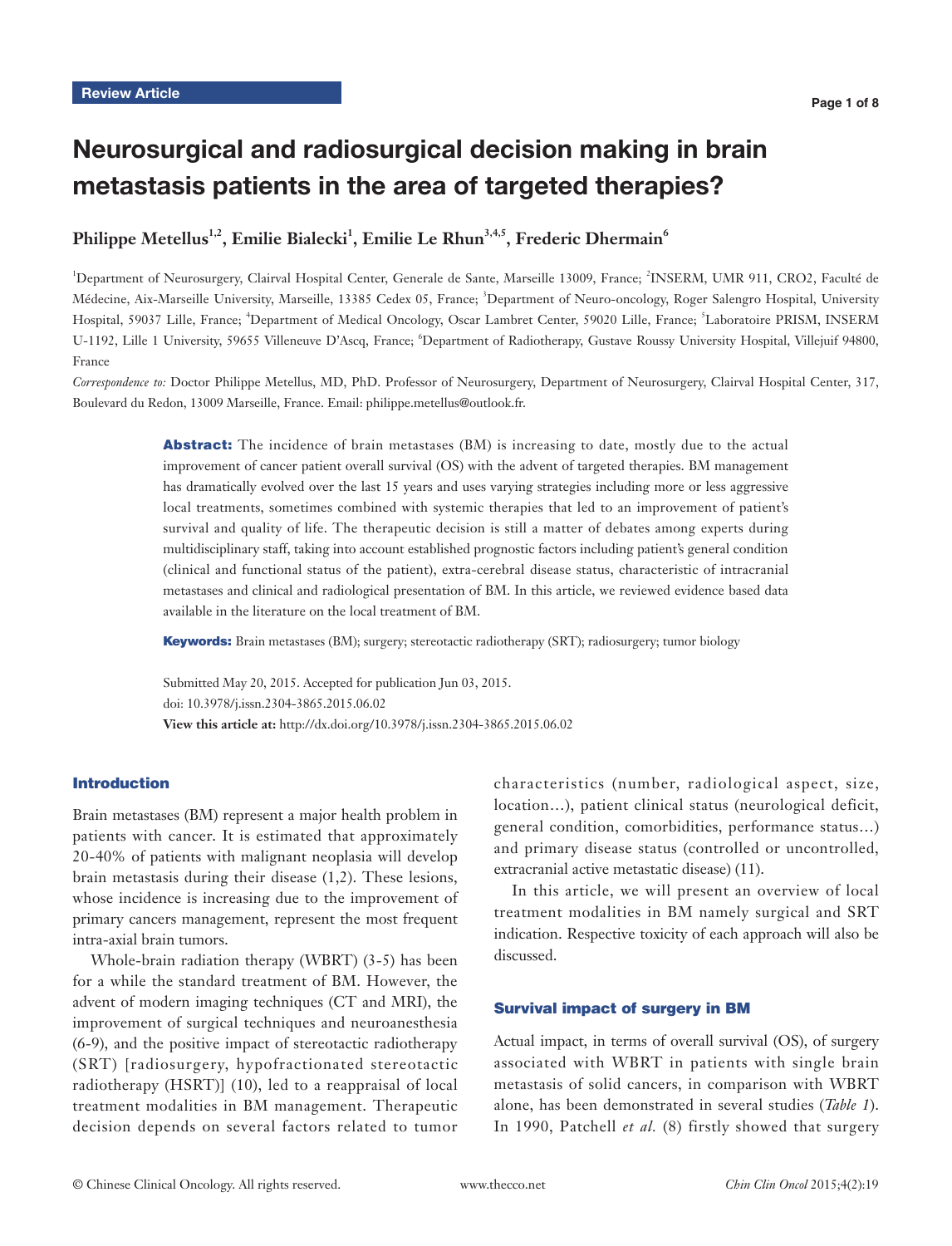| Table 1 Results of phase III randomized trials assessing the impact of local treatment on brain metastases |                                       |                                                                                          |                                                 |                                                                                                                                                                                                                  |                                                                                                                                                                                                                               |                                                                                                               |
|------------------------------------------------------------------------------------------------------------|---------------------------------------|------------------------------------------------------------------------------------------|-------------------------------------------------|------------------------------------------------------------------------------------------------------------------------------------------------------------------------------------------------------------------|-------------------------------------------------------------------------------------------------------------------------------------------------------------------------------------------------------------------------------|---------------------------------------------------------------------------------------------------------------|
| Author,<br>year                                                                                            | Study design/<br>level of<br>evidence | Treatment                                                                                | Population                                      | Median survival                                                                                                                                                                                                  | Patients with recurrence/<br>progression                                                                                                                                                                                      | Median time<br>to recurrence/<br>progression                                                                  |
| Patchell,<br>1990 (8)                                                                                      | Randomized<br>trial/class 1           | G1: WBRT<br>$(n=23)$ ; G2:<br>surgery + WBRT<br>$(n=25)$                                 | Single<br>metastasis                            | G1: 15 weeks;<br>G2: 40 weeks; overall<br>survival curves log<br>rank P<0.01                                                                                                                                     | Surgical site-G1: 12/23<br>(52%); G2: 5/25 (20%);<br>P<0.02; remotely-G1: 3/23<br>(13%); G2: 5/25 (20%);<br>$P=NS$                                                                                                            | Surgical site-<br>G1: 21 weeks; G2:<br>>59 weeks; local<br>recurrence curves<br>log rank P<0.0001             |
| Vecht,<br>1993 (9)                                                                                         | Randomized<br>trial/class 1           | G1: WBRT<br>$(n=31); G2:$<br>surgery + WBRT<br>$(n=32)$                                  | Single<br>metastasis                            | $G1:3$ months;<br>G2: 15 months; overall<br>survival log rank<br>$P = 0.04$                                                                                                                                      | NR.                                                                                                                                                                                                                           | <b>NR</b>                                                                                                     |
| Mintz,<br>1996 (12)                                                                                        | Randomized<br>trial/class 1           | G1: WBRT<br>$(n=43); G2:$<br>surgery + WBRT<br>$(n=41)$                                  | Single<br>metastasis                            | G1: 6.3 months;<br>G2: 5.6 months;<br>overall survival curves<br>log rank P=NS                                                                                                                                   | <b>NR</b>                                                                                                                                                                                                                     | <b>NR</b>                                                                                                     |
| Andrews,                                                                                                   | Randomized<br>2004 (10) trial/class 1 | G1: WBRT<br>$(n=164)$ ; G2:<br>WBRT + SRT<br>$(n=167)$                                   | $1 - 3$<br>metastasis<br>$(1 \text{ vs. } 2-3)$ | Single metastasis-<br>G1: 4.9 months;<br>G2: 6.5 months;<br>overall survival curves<br>log rank P=0.039; 2-3<br>$metastasis -$<br>G1: 6.7 months;<br>G2: 5.8 months;<br>overall survival curves<br>log rank P=NS | <b>NR</b>                                                                                                                                                                                                                     | <b>NR</b>                                                                                                     |
| Aoyama,<br>2006 (13)                                                                                       | Randomized<br>trial/class 1           | $G1: SRT (n=67);$<br>$G2: SRT + WBRT$ metastasis<br>$(n=65)$                             | $1 - 4$                                         | G1: 8.0 months;<br>G2: 7.5 months;<br>overall survival curves<br>log rank P=NS                                                                                                                                   | Intracranial-G1: 40/67<br>$(60\%);$ G2: 23/65 $(35\%);$<br>12-month recurrence rate:<br>G1: 76%, G2: 47%, P<0.001;<br>remotely-G1: 34/67 (51%);<br>G2: 21/65 (32%); 12-month<br>recurrence rate: G1: 64%,<br>G2: 41%, P=0.003 | <b>NR</b>                                                                                                     |
| Patchell,<br>1998 (14)                                                                                     | Randomized<br>trial/class 1           | G1: surgery<br>$(n=46)$ ; G2:<br>surgery + WBRT<br>$(n=49)$                              | Single<br>metastasis                            | G1: 43 weeks:<br>G2: 48 weeks; overall<br>survival curves log<br>rank P=NS                                                                                                                                       | Surgical site-G1: 21/46<br>(46%); G2: 5/49 (10%);<br>P<0.01; remotely-G1: 17/46<br>(37%); G2: 7/49 (14%);<br>P < 0.01                                                                                                         | Surgical site-<br>G1: 27 weeks; G2:<br>>52 weeks; local<br>recurrence curves<br>log rank P<0.001              |
| Kocher,<br>2011(15)                                                                                        | Randomized<br>trial/class 1           | G1: surgery or<br>SRT (n=179); G2: metastasis<br>surgery or SRT +<br><b>WBRT</b> (n=180) | $1 - 3$                                         | G1: 10.9 months;<br>G2: 10.7 months;<br>overall survival curves<br>log rank P=NS                                                                                                                                 | Intracranial $-G1: 139/179$<br>(78%); G2: 87/180 (48%);<br>P < 0.001                                                                                                                                                          | $Intractanial-G1:$<br>3.4 months;<br>G2: 4.6 months;<br>intracranial<br>recurrence curves<br>log rank P<0.020 |

WBRT, whole-brain radiation therapy; NS, non significate; NR, no reported; SRT, stereotactic radiotherapy.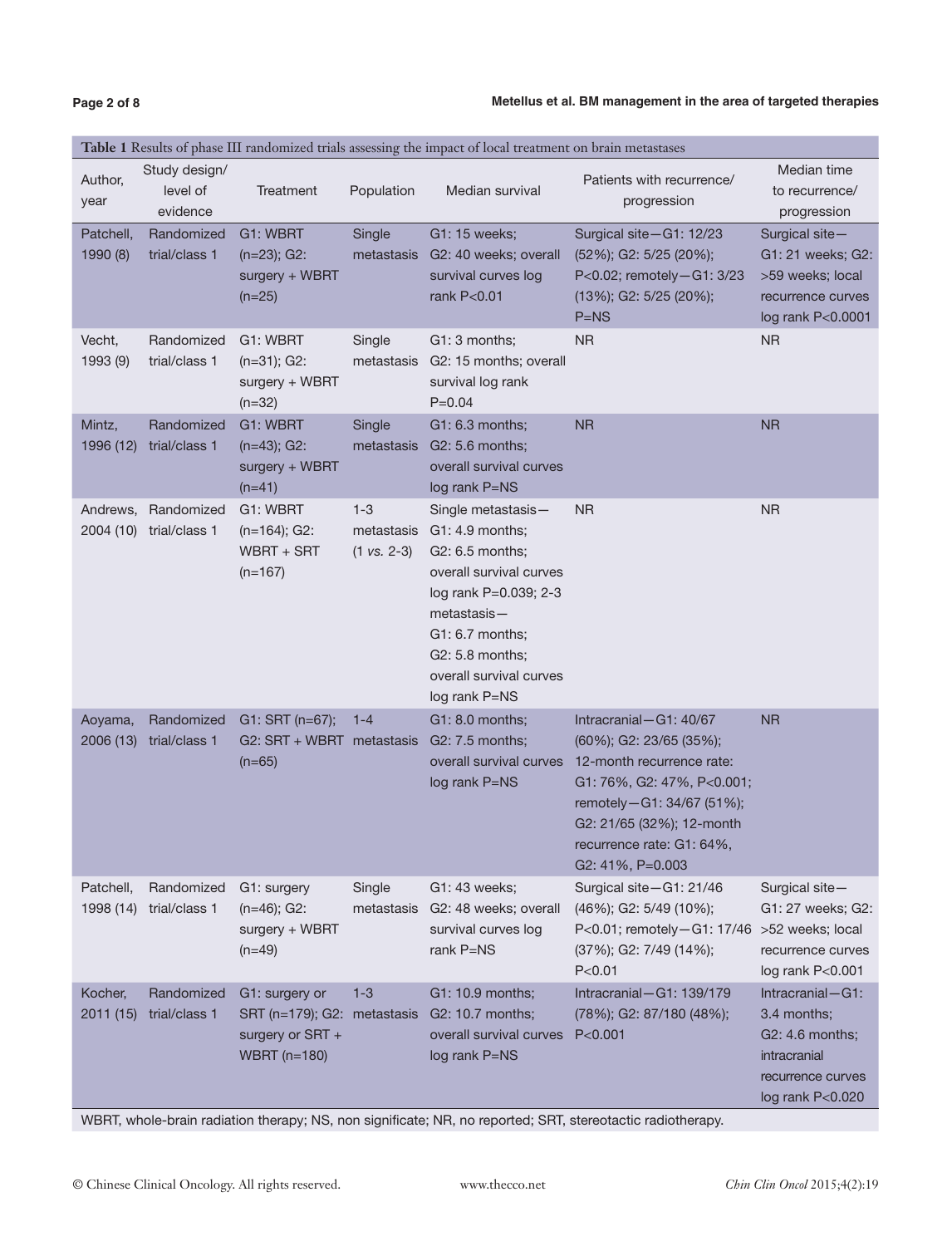associated with WBRT led to a significant increase of OS in patient with a unique brain metastasis compared to WBRT alone. In 1993, Vecht *et al.* (9) confirmed the positive impact on OS of the association of surgery and WBRT, in single brain metastasis. In 1996, Mintz *et al.* (12) did not find such a positive impact of surgery on OS. However, in this study only 21.4% of patients had a controlled extra-cerebral disease, and none of the patients had brain MRI assessment conversely to the two other studies, this has to interpret with caution these results.

The impact of surgery associated with WBRT in comparison with surgery alone has then been evaluated (14,15) (*Table 1*). While adjuvant WBRT led to a significant improvement of cerebral control, no effect was observed in terms of OS or time to functional independence (14,15).

## Surgical indications

BM surgery goal is to improve brain tumor control, allow patient's neurological symptoms relief and provide an accurate tumor molecular characterization. Large tumors responsible for intracranial hypertension and symptomatic tumors located in eloquent area represent a surgical indication. Posterior fossa location with associated obstructive hydrocephalus should also be removed surgically. For cystic or necrotic tumors with corticosubcortical topography, surgery should also be discussed considering the low efficacy and the potential adverse effects of radiotherapy in these situations.

Surgery may also have a diagnostic role. In case of unknown primary, surgery is warranted to have a histological diagnosis. Also, when a differential tumor diagnosis or pseudo-progression (radionecrosis) is suspected, a histological authentication may be necessary (6).

Finally, in some cases, it may be interesting to document biologically the cerebral metastatic disease. Indeed, molecular or gene expression changes may occur between primary tumor and BM. This could actually impact surgical decision making in patients with BM. Furthermore, for some patients whose initial tumor material is not available, biological metastatic disease documentation could identify patient eligible for a specific targeted therapy. Therefore, surgical resection of BM, in these cases, represents a pivotal step in the treatment strategy decision making process that can lead to an actual change in the therapeutic management.

In summary, surgical excision, when possible, should be performed in the following situations:

- (I) Therapeutic:
	- Voluminous lesion >3 cm, symptomatic or not;
	- Cystic or necrotic lesion with edema;
	- Symptomatic lesion located in eloquent area;
	- Lesion located in the posterior fossa with mass effect or associated hydrocephalus.
- (II) Diagnostic:
	- No known primary cancer;
	- Potential differential diagnosis;
	- Suspected radionecrosis in previously irradiated patients.
- (III) Strategic:
	- Biological documentation of brain metastatic disease in patients potentially eligible for new targeted therapy.

Finally, surgical resection of brain metastatic lesions also contribute to the constitution of a BM tissue database that could allow for a better understanding of the molecular determinants underlying the brain metastatic disease and for identifying new potential molecular targets and its associated treatments.

## *Selection of patients for surgical resection*

The selection of patients who will have surgical resection, should take into account three factors: the clinical and functional status of the patient, the systemic disease status and the characteristics of intra-cranial metastases.

## **Clinical and functional status of the patient**

To have a surgical resection of BM, the patient should be in relatively good general condition and don't present of major cardiovascular or lung defects, which making incur a significant anesthetic risk. The patient's functional status must be taken into account. The Karnofsky index is a major element in making local therapeutic decision. Indeed, in the Recursives Partitioning Analysis (RPA) classification of RTOG [age < or >65 years, Karnofsky performance status (KPS) score < or >70, control of systemic disease yes/no], a KPS score <70 is a poor prognostic and should raise the question of the legitimacy of surgical resection (11). However, if the score of KPS is low because of the neurological deficit due to brain metastasis then it is an argument in favor of the excision surgery. The patient's functional status must challenge a surgical indication only if it is secondary to impaired general condition related to systemic disease or existence of multiple BM, which some symptomatics do not may be subject to resection.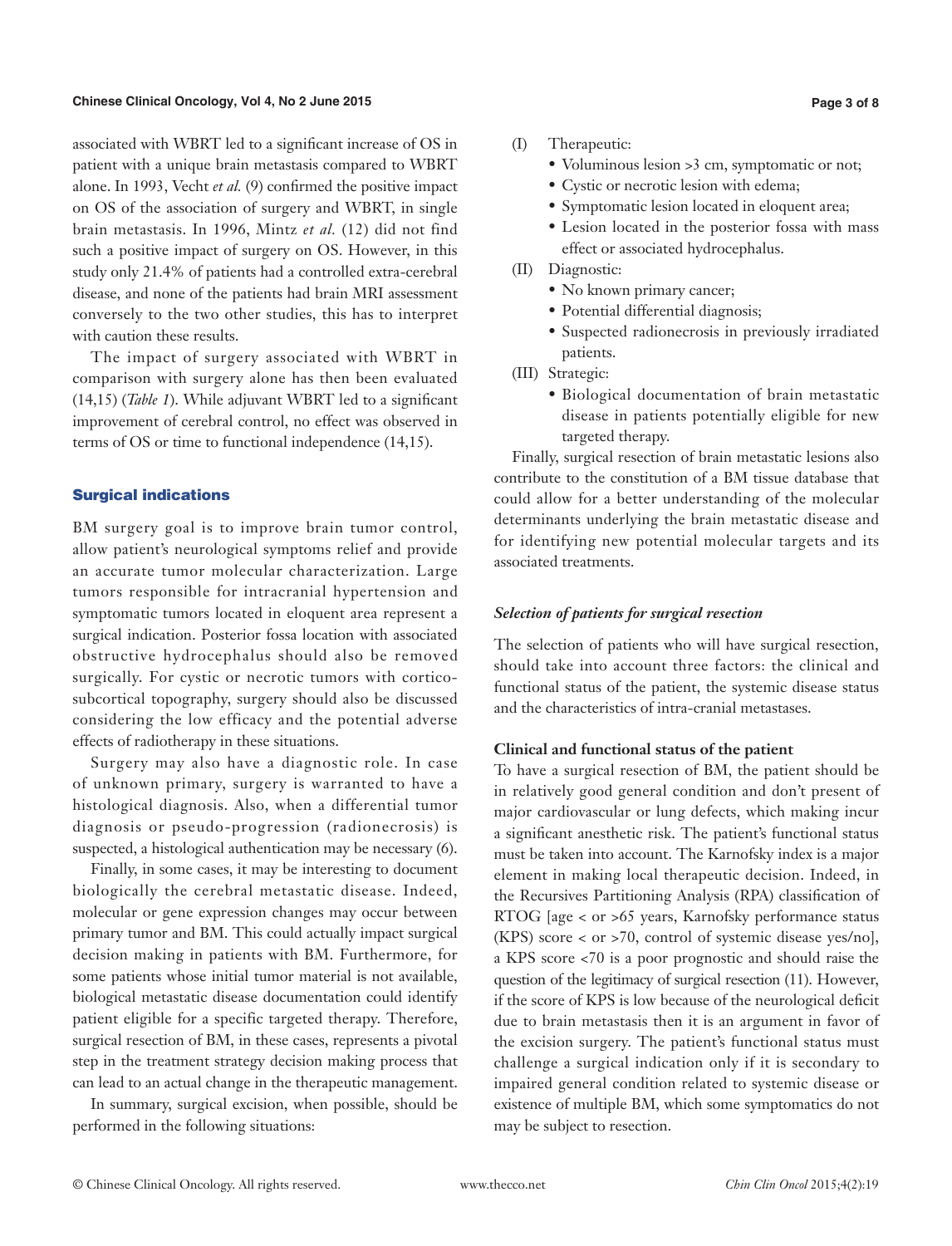#### **Page 4 of 8**

## **Systemic disease status**

The control of systemic disease defined by the activity of the primary site and the existence of extra-cerebral metastases represents an essential factor in choosing the therapeutic strategy. Indeed, in patients with BM, systemic disease status is a major prognostic factor included in RPA classification. Several studies have shown that the control of systemic disease was a confounding factor in detecting of a benefit in OS in patients who underwent surgical resection of BM (6). In the phase III randomized trial of Mintz *et al.*, comparing surgical + WBRT versus WBRT alone, no survival benefit has been demonstrated (12). However, in this study 78.6% of patients had extra-cerebral disease controlled versus 37.5% and 31.7% in studies of Patchell *et al.* and Vecht *et al.*, respectively (8,9). Analysis of the results of Mintz *et al.* shows that the majority of deaths were related to the evolution of systemic disease (12). Thus, it does not seem legitimate to propose a surgical resection in patients whose life expectancy is less than 3 months.

## **Characteristics of intra-cranial metastases**

Surgical resection of BM was initially validated for single lesions. The presence of multiple metastases has been longtime an against-indications to the surgical approach. However, the introduction of new technologies and the improvement of surgical techniques have favored the inclusion of surgical resection combined with adjuvant WBRT in therapeutic strategy of multiple metastases. Indeed, several studies have shown the interest of surgical resection in multiples metastases. Bindal *et al.* have reported a benefit in terms of survival in a series of 56 patients with multiple metastases (2 to 3), when all lesions were resected (16). Another study on a series of 70 patients with BM from breast cancer did not shown survival difference between single and multiple lesions operated (6). More recently, two retrospective studies have shown that in patients with multiple metastases, patients with 2 to 3 lesions should benefit from the resection of dominant lesions associated with an adjuvant WBTR (6). Indeed, these two studies show that the benefit in terms of survival and functional independence was the same as for single metastases.

A similar observation was performed in recurrent metastases. Two retrospective studies have shown that repeated surgical resection of recurrent BM was a benefit in terms of survival and quality of life (17).

## *New surgical indications in the era of targeted therapies*

The interest of the molecular characterization of metastatic

**Metellus et al. BM management in the area of targeted therapies**

disease is to document the existence in the metastatic disease of a potential phenotypic heterogeneity that should assist the clinician in defining its strategy. A recent study has shown that genetic and phenotypic heterogeneity in metastasis of breast cancer explained the resistance to targeted therapies (18). Moreover, it is well established that there can be a molecular phenotypic conversion between primitive and metastatic disease, which is influenced by the time to onset of metastasis and by the metastatic site.

Thus, the possibility to document biologically the cerebral metastatic disease may be justified when the molecular status of primary tumor is insufficiently documented. Indeed, biological documentation of metastatic disease is an approach that can lead to a change of cerebral local treatment, but also to a change in the systemic treatment, and thus to be integrate into the global therapeutic strategy of patients with cancerous lesion, these which emphasizes and enhances the role of the surgeon in this take of care. In 2012, a pioneer randomized phase II study have compared the use of targeted therapies based on the molecular profile of the tumors versus conventional chemotherapy in all types of cancer in treatment failure. This study showed that this approach was well tolerated, feasible, and consistent with routine clinical practice (19). However, if this study has shown that this approach is feasible, it remains to demonstrate that the choice of a target based on the molecular profile of the tumor improves prognosis of patients. Thus, in this perspective, a French multicenter study led by the same group reported the interest of molecular screening by Array-CGH and highthroughput sequencing of metastatic breast cancer. This innovative approach consists to identify the genomic alterations of metastatic disease that could be the subject of potential targeted therapies. However, the results of this study, while promising, were disappointing because to date there is no sufficiently of effective molecular therapies available on the market that targets the identified genomic alterations. Moreover, this approach does not integrate other components of personalized medicine as immunotherapy, modulation of DNA repair and heterogeneity intra-tumoral (20). However, it is clear that the future of cancer treatment is the screening of the primitive and metastatic tumoral disease with the goal of eventually delivering a treatment at card for each patient.

## Stereotactic radiotherapy (SRT) indications

## *Definition and aims indication*

SRT is a 'high precision' irradiation technique (within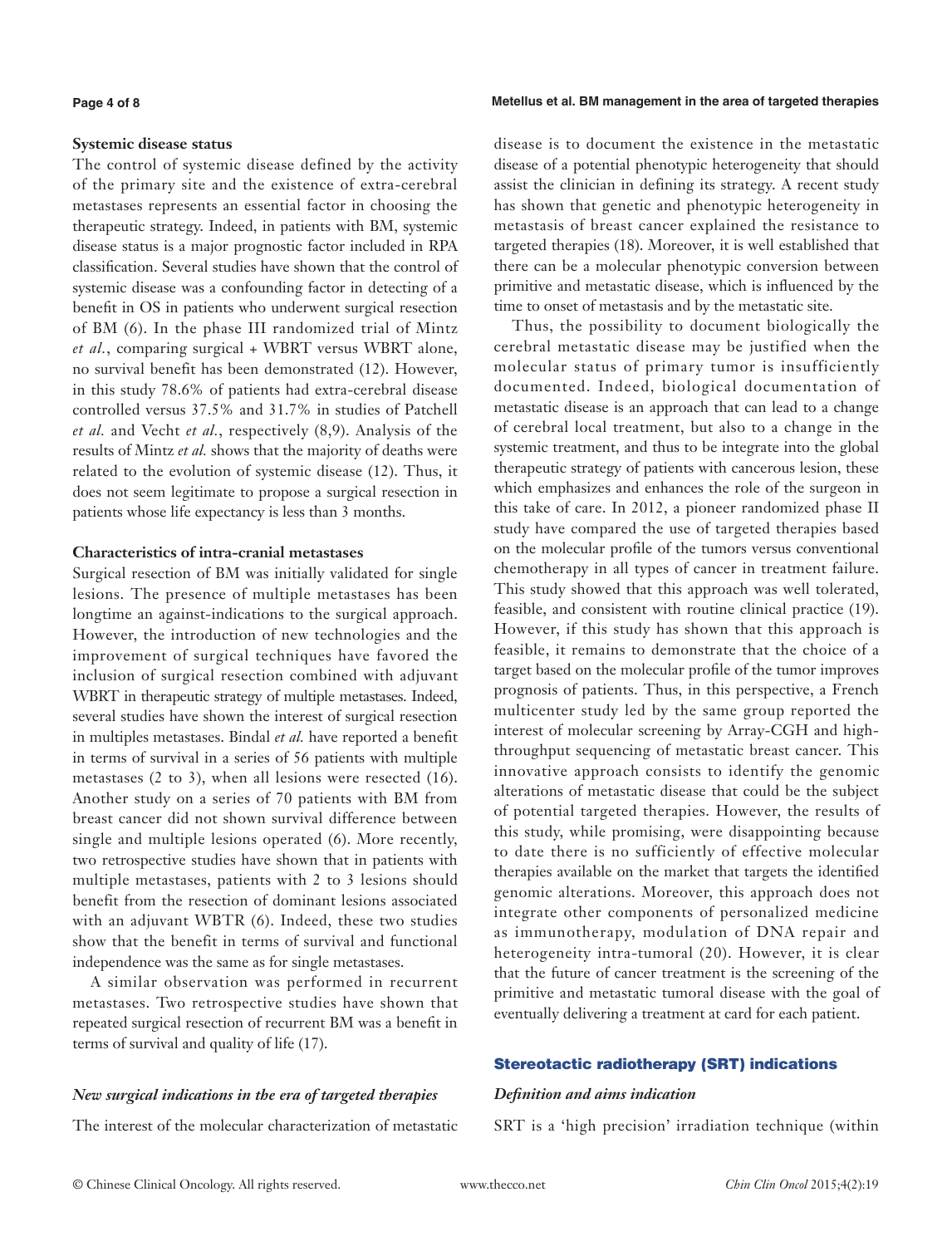#### **Chinese Clinical Oncology, Vol 4, No 2 June 2015**

1 mm), using different machines (with invasive contention or frameless, photons X or gamma) delivering high doses (4-25 Gy) in a limited number of fractions (usually 1-5, 10 maximum) with a high dose gradient, to minimize the irradiation of healthy tissues in immediate periphery of volume-target.

SRT can be delivered:

- In one single fraction thus defining the monofractionated stereotactic radiotherapy (MSRT), usually nominated "radiosurgery", or;
- In several fractions (3-5 most frequently, up to 10) thus defining the HSRT.

The beneficial impact, in terms of OS and local control, of SRT associated with WBRT has been evaluated in management of BM (1 to 3) (*Table 1*).

In 2004, Andrews *et al.* (10) have shown a positive impact of SRT, delivered in single fraction, associated with WBRT, on the OS and local control, in comparison with WBRT alone, in patients with single BM. Thus, the local treatment, SRT, was approved for this indication. However, this significant positive impact has not been found in patients with several BM (2 to 3). Two other studies have then compared the impact of the association of SRT + WBRT to the SRT alone in patients with several BM (1 to 4) (13,15). The authors have shown a positive impact on local control, with significant decrease of 12-month rate recurrence, in patients who had the association SRT + WBRT in comparison to patients with SRT alone. However, they did not found this positive impact on OS (13,15).

The choice of type of SRT (dose, number of fractions) will depend on number of BM, size and lesion location. SRT may be proposed: (I) in combination with WBRT with the goal of increasing (modestly) OS of patients with a good performance status, 1 to 3 BM and a controlled extracranial disease; (II) for recurrence of 1-3 BM after WBRT; (III) after complete resection of a large and/or symptomatic BM; (IV) after diagnosis of 3 to 5 asymptomatic new or progressing BM during systemic therapy, with the aim of delaying WBRT (avoiding its potential neurotoxicity) and maintaining a high focal control rate.

In summary, main indications of SRT, if life expectancy "expected" of the patient is >3 months, are these following:

- Exclusive SRT, without surgery and without WBRT;
- SRT of tumor bed after macroscopically complete surgery;
- SRT associated with WBRT or SRT after WBRT.

**Exclusive SRT, without surgery and without WBRT**

This SRT is generally proposed to patients who have an

extra-cranial metastatic status controlled, with metastases few or no symptoms, of limited number (4 to 5 at most) and whose size is less than 3 cm. The objective is to favor quality of life and neurocognitive status by pushing maximum the WBRT, without compromising the OS. Monitoring should however be very strict, clinical evaluation and MRI, which must be program systematically every 3 months at least the first year.

## **SRT of tumor bed after macroscopically complete surgery**

This SRT is most often proposed to patients with metastasis whose size  $>3$  cm, cystic or with peri-lesional edema major, highly symptomatic and/or menacing functionally. The extra-cranial status is not the most important factor; the aim is to improve the intra-cranial local control and the quality of survival. Thus, the same standards as those related to the procedures without surgery must be used (21,22). The target volume corresponds then to operative cavity and peripheral contrast enhancement, but does not include the possible edema, or the path of the incision (23).

## **SRT associated with WBRT or SRT after WBRT**

SRT associated with WBRT can be proposed, in particularly for patients with 2 or 3 BM. If the "maximum" option is favored in terms of effectiveness (at the expense of known potential neurocognitive toxicity), the aim may be here a modest gain in OS, compared to WBRT alone. This seems particularly confirm for patients with BM from non-small cell lung cancer and whose the diagnosis-specific graded prognostic assessment (DS-GPA) score is greater than 3 (even with 2 or 3 MC) (24). When SRT is realized after WBRT, doses should consider the doses already delivered to organs at risk (brain stem, optic tract, bone marrow, cochlea) (21). However, the equivalent dose accumulation is difficult to perform because of the lack of clear data to transform MSRT or HSRT doses in "radiobiological equivalent 2 Gy".

## *MSRT versus RHCS: respective interests and discussion item*

Although effective, SRT performed in a single session with high doses (15-25 Gy or more), exposes to a known neurological morbidity risk related to of radionecrosis phenomenon (25,26). This risk is even more to consider than the long axis of BM exceeds 25-30 mm or that BM are located near (less than 3 mm) sensitive organs. The need to decrease the dose level of MSRT, in case of significant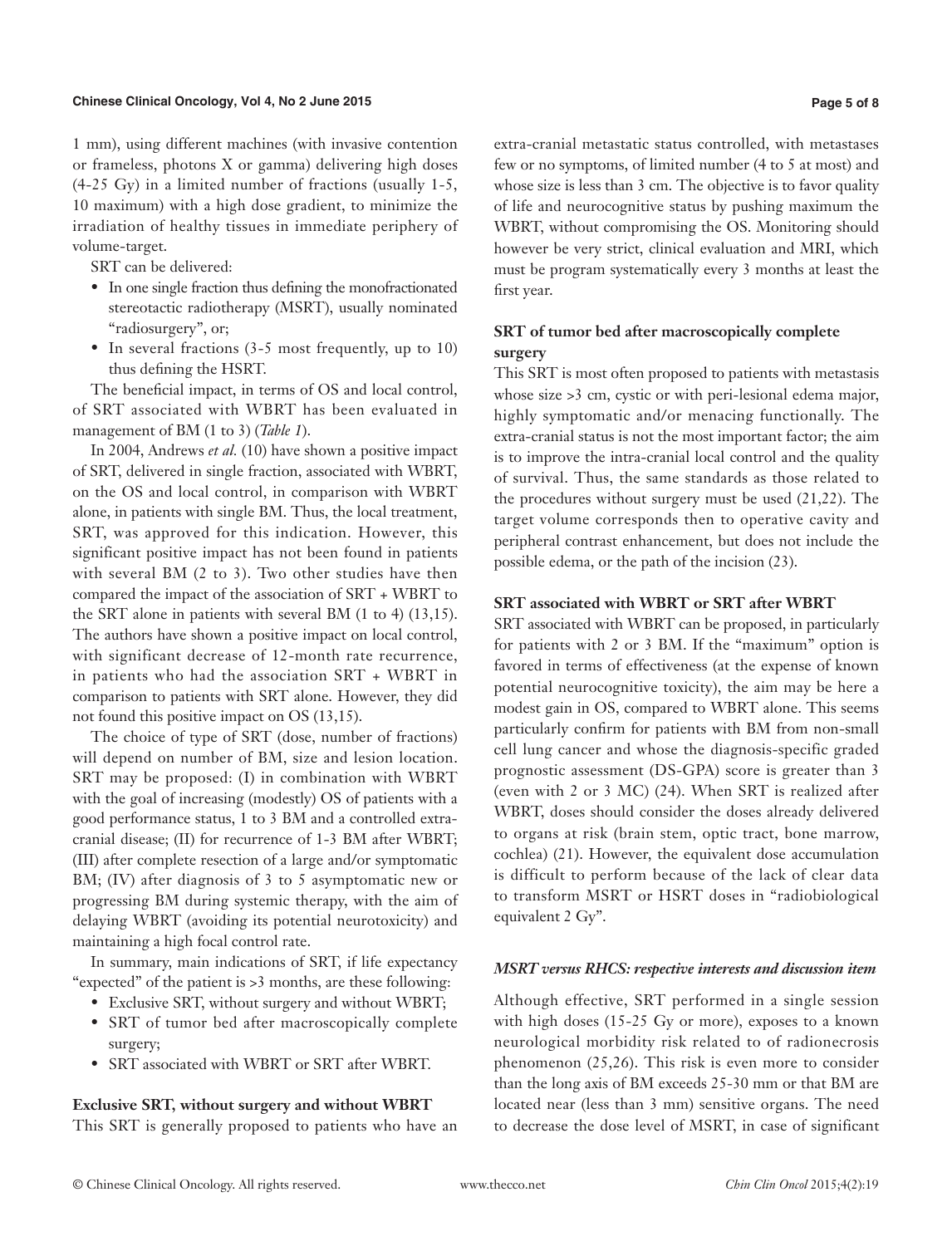#### **Page 6 of 8**

volume, exposes to risk of lower local control (27,28). In these situations, the HSRT represents an alternative to reduce the risk of radionecrosis while maintaining a high level of local control (29). To our knowledge, there are no randomized prospective studies comparing the HSRT to the MSRT. Nevertheless, several retrospective series and a recent prospective series have shown a local control of the HSRT comparable to that of the MSRT and a risk of postradiation lesser toxicity (30-32). During debates among neurosurgeons, expert in radiosurgery, and radiotherapeute oncologists for choice of better schema of HSRT, discussion items are the following: no consensus on the number of fractions (3 to 5 sessions of 7 to 11 Gy, one series shows no toxicity after 10 sessions of 4 Gy), the sprawl (daily session or on alternate days?) and then on the method of dose prescription (33-36). These limits prevent any definitive comparison inter-center, unlike the radiosurgical series, very homogeneous in their methodology.

Thus, in view of literature (37,38), we can consider that the HSRT will find its indications when the maximum diameter of the BM is important (from 25 mm up to 35-40 mm in postoperative situation), the total number of sessions being modulated according to the volume irradiated from 3 to 5 fractions, at doses per session from 7-8 Gy at 11-12 Gy at maximum, the prescription isodose from 70% to 90%. A margin of 1 mm must be added to the gross target volume taking into account the microscopic infiltration and an additional margin (1-2 mm) must be added due to approximate repositioning.

## *Radionecrosis after SRT*

The radionecrosis appears typically 6 to 12 months after SRT. After radiosurgery, about 50% of lesions appear as pure radionecrosis while others are a mixture of tumor cells and necrosis (39). The incidence varies from 2% to 22% for radiological radionecrosis and from 1% to 14% for symptomatic (26,40). The differentiation between evolutive recurrence and radionecrosis is very difficult. On MRI scan, there is an increase of contrast-enhancement in crown on T1-sequence after gadolinium injection and an important edema on FLAIR-sequence, absolutely non-specific. Thus, the clinical examination remains important because of the absence of symptoms which would support radionecrosis. After single fraction, the risk of radionecrosis was evaluated from very large series. The volume which received a dose of 12 Gy (V12 Gy) in a fraction seems predictive to 1 year (39). Few data are available to accurately estimate the risk of

#### **Metellus et al. BM management in the area of targeted therapies**

radionecrosis 1 year after HSRT. On Tri-fractionating, the risk of radionecrosis to 1 year is estimated for the V21 Gy to 14% if >20.9 cc versus 4% if <20.9 cc (38), and on pentafractionating: if V28.8 Gy <3 cc, only symptomatic edema is observed, but if  $V28.8 \text{ Gy} > 7 \text{ cc}$ , the risk of necrosis becomes important (41).

With the delivery of increasingly frequent of drug "targeted" such as vemurafenib (in melanomas) or sunitinib (in kidney cancers with clear cell), great attention must be realized to avoid concomitant association with SRT; the current data being quite contradictory: increasing efficiency and/or risk of radiation necrosis (42-45)?

Although there is no 'curative' treatment of radionecrosis, the corticosteroids at a dose of 1 mg/kg for a period of at least 1 month, pentoxifylline, low-dose of bevacizumab (5 mg/kg every 3 weeks) (46,47) as well as surgery are the most commonly recommended treatments. Some decisional trees have even been proposed (40).

## Acknowledgements

*Disclosure*: The authors declare no conflict of interest.

## **References**

- 1. Mehta MP, Khuntia D. Current strategies in whole-brain radiation therapy for brain metastases. Neurosurgery 2005;57:S33-44; discusssion S1-4.
- 2. Mehta MP, Tsao MN, Whelan TJ, et al. The American Society for Therapeutic Radiology and Oncology (ASTRO) evidence-based review of the role of radiosurgery for brain metastases. Int J Radiat Oncol Biol Phys 2005;63:37-46.
- 3. Gaspar LE, Mehta MP, Patchell RA, et al. The role of whole brain radiation therapy in the management of newly diagnosed brain metastases: a systematic review and evidence-based clinical practice guideline. J Neurooncol 2010;96:17-32.
- 4. Kalkanis SN, Kondziolka D, Gaspar LE, et al. The role of surgical resection in the management of newly diagnosed brain metastases: a systematic review and evidence-based clinical practice guideline. J Neurooncol 2010;96:33-43.
- 5. Linskey ME, Andrews DW, Asher AL, et al. The role of stereotactic radiosurgery in the management of patients with newly diagnosed brain metastases: a systematic review and evidence-based clinical practice guideline. J Neurooncol 2010;96:45-68.
- 6. Al-Shamy G, Sawaya R. Management of brain metastases: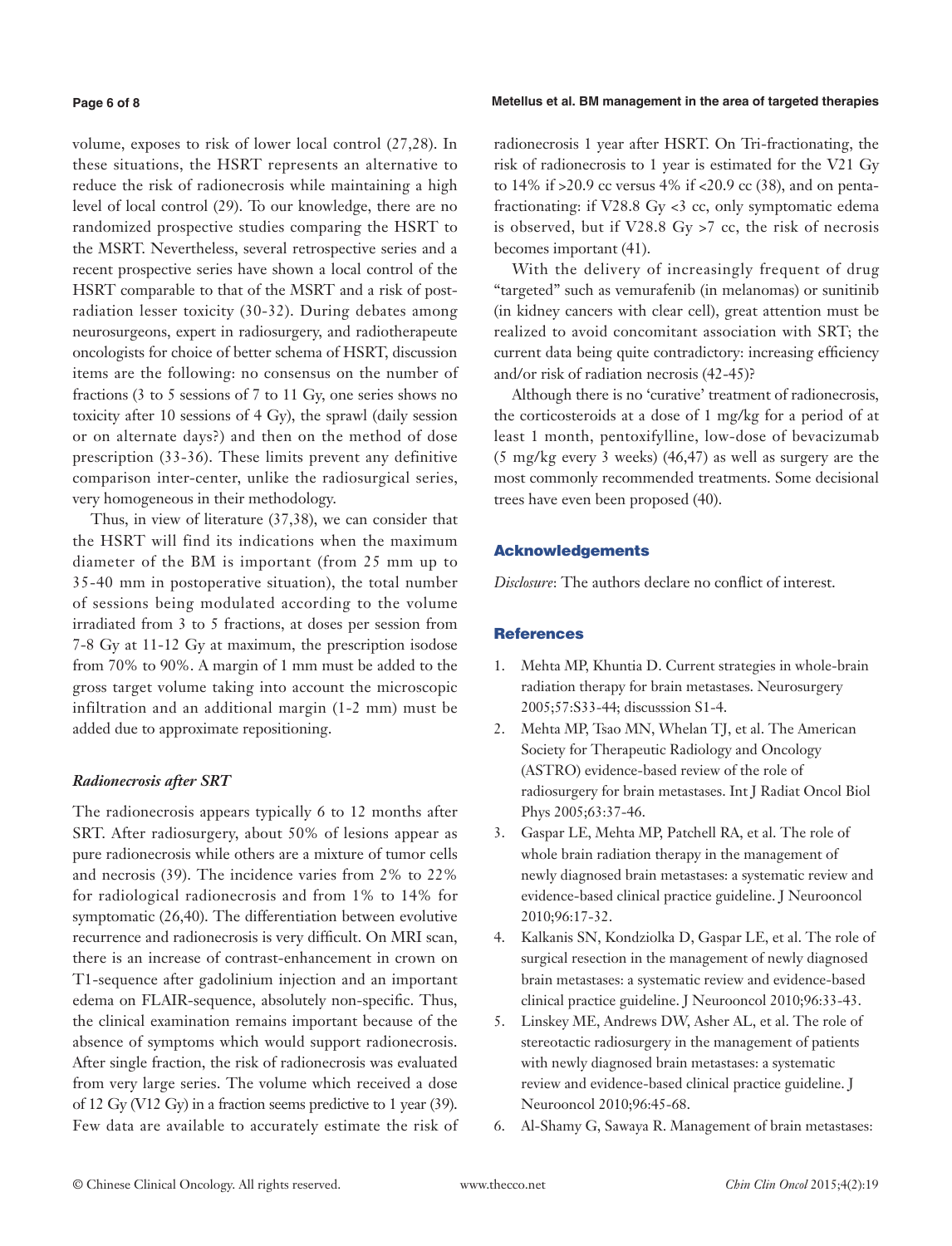## **Chinese Clinical Oncology, Vol 4, No 2 June 2015**

the indispensable role of surgery. J Neurooncol 2009;92:275-82.

- 7. Lang FF, Sawaya R. Surgical management of cerebral metastases. Neurosurg Clin N Am 1996;7:459-84.
- 8. Patchell RA, Tibbs PA, Walsh JW, et al. A randomized trial of surgery in the treatment of single metastases to the brain. N Engl J Med 1990;322:494-500.
- 9. Vecht CJ, Haaxma-Reiche H, Noordijk EM, et al. Treatment of single brain metastasis: radiotherapy alone or combined with neurosurgery? Ann Neurol 1993;33:583-90.
- 10. Andrews DW, Scott CB, Sperduto PW, et al. Whole brain radiation therapy with or without stereotactic radiosurgery boost for patients with one to three brain metastases: phase III results of the RTOG 9508 randomised trial. Lancet 2004;363:1665-72.
- 11. Gaspar L, Scott C, Rotman M, et al. Recursive partitioning analysis (RPA) of prognostic factors in three Radiation Therapy Oncology Group (RTOG) brain metastases trials. Int J Radiat Oncol Biol Phys 1997;37:745-51.
- 12. Mintz AH, Kestle J, Rathbone MP, et al. A randomized trial to assess the efficacy of surgery in addition to radiotherapy in patients with a single cerebral metastasis. Cancer 1996;78:1470-6.
- 13. Aoyama H, Shirato H, Tago M, et al. Stereotactic radiosurgery plus whole-brain radiation therapy vs stereotactic radiosurgery alone for treatment of brain metastases: a randomized controlled trial. JAMA 2006;295:2483-91.
- 14. Patchell RA, Tibbs PA, Regine WF, et al. Postoperative radiotherapy in the treatment of single metastases to the brain: a randomized trial. JAMA 1998;280:1485-9.
- 15. Kocher M, Soffietti R, Abacioglu U, et al. Adjuvant wholebrain radiotherapy versus observation after radiosurgery or surgical resection of one to three cerebral metastases: results of the EORTC 22952-26001 study. J Clin Oncol 2011;29:134-41.
- 16. Bindal RK, Sawaya R, Leavens ME, et al. Surgical treatment of multiple brain metastases. J Neurosurg 1993;79:210-6.
- 17. Bindal RK, Sawaya R, Leavens ME, et al. Reoperation for recurrent metastatic brain tumors. J Neurosurg 1995;83:600-4.
- 18. Almendro V, Kim HJ, Cheng YK, et al. Genetic and phenotypic diversity in breast tumor metastases. Cancer Res 2014;74:1338-48.
- 19. Le Tourneau C, Kamal M, Trédan O, et al. Designs and challenges for personalized medicine studies in oncology:

focus on the SHIVA trial. Target Oncol 2012;7:253-65.

- 20. André F, Bachelot T, Commo F, et al. Comparative genomic hybridisation array and DNA sequencing to direct treatment of metastatic breast cancer: a multicentre, prospective trial (SAFIR01/UNICANCER). Lancet Oncol 2014;15:267-74.
- 21. Tsao MN, Lloyd N, Wong R, et al. Whole brain radiotherapy for the treatment of multiple brain metastases. Cochrane Database Syst Rev 2006;(3):CD003869.
- 22. Minniti G, Esposito V, Clarke E, et al. Multidose stereotactic radiosurgery  $(9 \text{ Gy} \times 3)$  of the postoperative resection cavity for treatment of large brain metastases. Int J Radiat Oncol Biol Phys 2013;86:623-9.
- 23. Prabhu R, Shu HK, Hadjipanayis C, et al. Current dosing paradigm for stereotactic radiosurgery alone after surgical resection of brain metastases needs to be optimized for improved local control. Int J Radiat Oncol Biol Phys 2012;83:e61-6.
- 24. Sperduto PW, Shanley R, Luo X, et al. Secondary analysis of RTOG 9508, a phase 3 randomized trial of wholebrain radiation therapy versus WBRT plus stereotactic radiosurgery in patients with 1-3 brain metastases; poststratified by the graded prognostic assessment (GPA). Int J Radiat Oncol Biol Phys 2014;90:526-31.
- 25. Blonigen BJ, Steinmetz RD, Levin L, et al. Irradiated volume as a predictor of brain radionecrosis after linear accelerator stereotactic radiosurgery. Int J Radiat Oncol Biol Phys 2010;77:996-1001.
- 26. Minniti G, Clarke E, Lanzetta G, et al. Stereotactic radiosurgery for brain metastases: analysis of outcome and risk of brain radionecrosis. Radiat Oncol 2011;6:48.
- 27. Yang HC, Kano H, Lunsford LD, et al. What factors predict the response of larger brain metastases to radiosurgery? Neurosurgery 2011;68:682-90; discussion 690.
- 28. Han JH, Kim DG, Chung HT, et al. Radiosurgery for large brain metastases. Int J Radiat Oncol Biol Phys 2012;83:113-20.
- 29. Aoyama H, Shirato H, Onimaru R, et al. Hypofractionated stereotactic radiotherapy alone without whole-brain irradiation for patients with solitary and oligo brain metastasis using noninvasive fixation of the skull. Int J Radiat Oncol Biol Phys 2003;56:793-800.
- 30. Bernier-Chastagner V, Baffert S, Thillays F, et al. Évaluation de la radiothérapie fractionnée en conditions stéréotaxiques des métastases cérébrales de l'adulte : résultats cliniques et médicoéconomiques à 2 ans. Cancer Radiothérapie 2008;12:701.
- 31. Kim YJ, Cho KH, Kim JY, et al. Single-dose versus